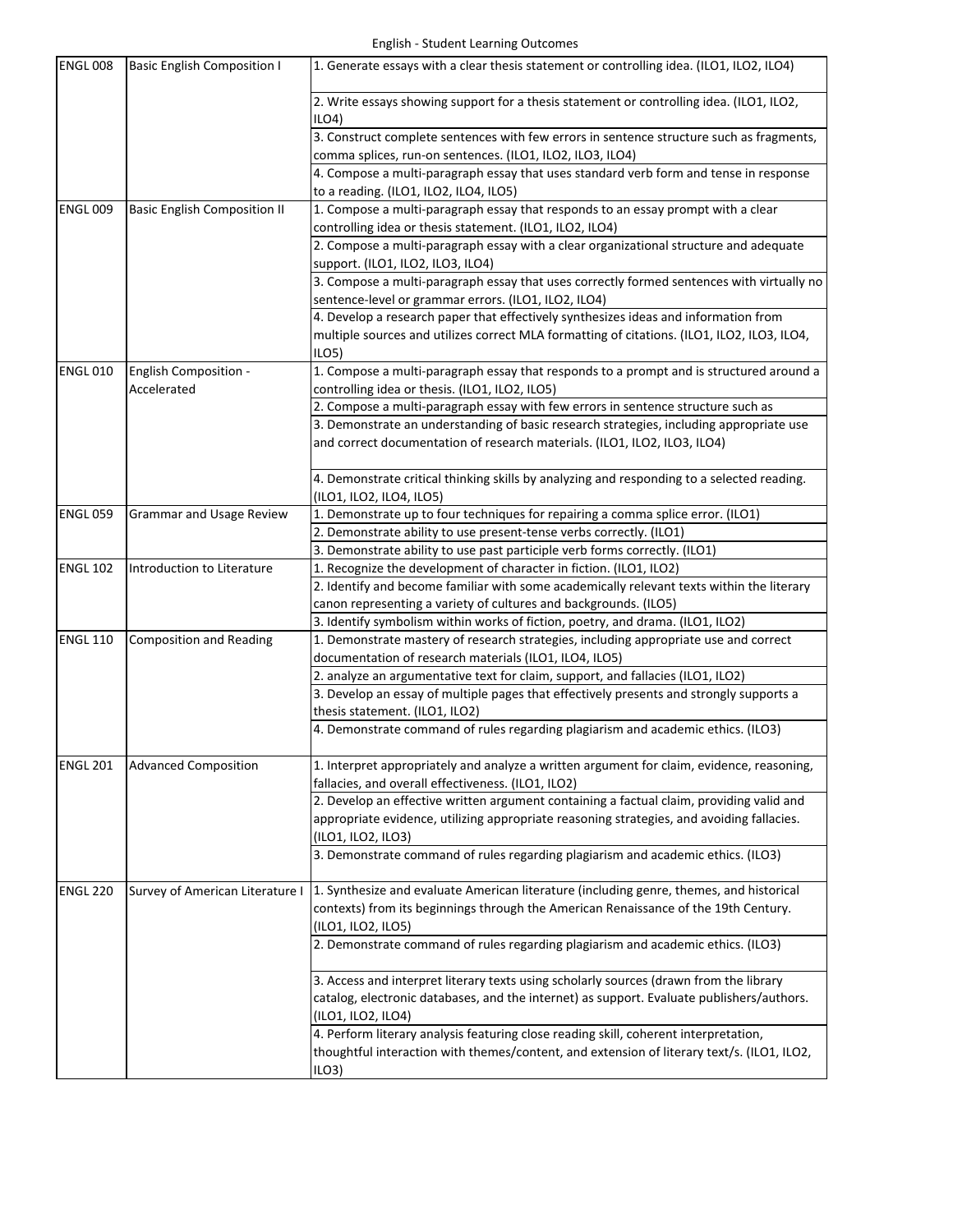| ENGL 221        |                              | Survey of American Literature II   1. Synthesize and evaluate American literature (including genre, themes, and historical<br>contexts) from the American Renaissance to the present. (ILO1, ILO2, ILO5)  |
|-----------------|------------------------------|-----------------------------------------------------------------------------------------------------------------------------------------------------------------------------------------------------------|
|                 |                              | 2. Demonstrate command of rules regarding plagiarism and academic ethics. (ILO3)                                                                                                                          |
|                 |                              | 3. Access and interpret literary texts using scholarly sources (drawn from the library<br>catalog, electronic databases, and the internet) as support. Evaluate publishers/authors.<br>(ILO1, ILO2, ILO4) |
|                 |                              | 4. Perform literary analysis featuring close reading skill, coherent interpretation,<br>thoughtful interaction with themes/content, and extension of literary text/s. (ILO1, ILO2,<br>ILO3                |
| ENGL 222        | Survey of World Literature   | 1. Synthesize and evaluate world literature (including genre, themes, and historical<br>contexts) from the earliest known written works to the Renaissance. (ILO1, ILO2, ILO5)                            |
|                 |                              | 2. Demonstrate command of rules regarding plagiarism and academic ethics. (ILO3)                                                                                                                          |
|                 |                              | 3. Access and interpret literary texts using scholarly sources (drawn from the library<br>catalog, electronic databases, and the internet) as support. Evaluate publishers/authors.<br>(ILO1, ILO2, ILO4) |
|                 |                              | 4. Perform literary analysis featuring close reading skill, coherent interpretation,                                                                                                                      |
|                 |                              | thoughtful interaction with themes/content, and extension of literary text/s. (ILO1, ILO2,<br>ILO3                                                                                                        |
| <b>ENGL 223</b> | Survey of World Literature   | 1. Synthesize and evaluate world literature (including genre, themes, and historical<br>contexts) from the Renaissance to the present. (ILO1, ILO2, ILO5)                                                 |
|                 |                              | 2. Demonstrate command of rules regarding plagiarism and academic ethics. (ILO3)                                                                                                                          |
|                 |                              | 3. Access and interpret literary texts using scholarly sources (drawn from the library<br>catalog, electronic databases, and the internet) as support. Evaluate publishers/authors.<br>(ILO1, ILO2, ILO4) |
|                 |                              | 4. Perform literary analysis featuring close reading skill, coherent interpretation,<br>thoughtful interaction with themes/content, and extension of literary text/s. (ILO1, ILO2,<br>ILO3                |
| ENGL 224        | Survey of English Literature | 1. Synthesize and evaluate English literature (including genre, themes, and historical<br>contexts) from the earliest Medieval works to the Renaissance. (ILO1, ILO2, ILO5)                               |
|                 |                              | 2. Demonstrate command of rules regarding plagiarism and academic ethics. (ILO3)                                                                                                                          |
|                 |                              | 3. Access and interpret literary texts using scholarly sources (drawn from the library                                                                                                                    |
|                 |                              | catalog, electronic databases, and the internet) as support. Evaluate publishers/authors.<br>(ILO1, ILO2, ILO4)                                                                                           |
|                 |                              | 4. Perform literary analysis featuring close reading skill, coherent interpretation,                                                                                                                      |
|                 |                              | thoughtful interaction with themes/content, and extension of literary text/s. (ILO1, ILO2,<br>ILO3                                                                                                        |
| ENGL 225        | Survey of English Literature | 1. Synthesize and evaluate English literature (including genre, themes, and historical<br>contexts) from the Renaissance to the present. (ILO1, ILO2, ILO5)                                               |
|                 |                              | 2. Demonstrate command of rules regarding plagiarism and academic ethics. (ILO3)                                                                                                                          |
|                 |                              | 3. Access and interpret literary texts using scholarly sources (drawn from the library<br>catalog, electronic databases, and the internet) as support. Evaluate publishers/authors.<br>(ILO1, ILO2, ILO4) |
|                 |                              | 4. Perform literary analysis featuring close reading skill, coherent interpretation,                                                                                                                      |
|                 |                              | thoughtful interaction with themes/content, and extension of literary text/s. (ILO1, ILO2,<br>ILO3                                                                                                        |
| ENGL 226        | Introduction to Mythology    | 1. Show a broad understanding of common structures and themes found in mythological<br>texts from around the world. (ILO1, ILO2, ILO5)                                                                    |
|                 |                              | 2. Demonstrate command of rules regarding plagiarism and academic ethics. (ILO3)                                                                                                                          |
|                 |                              | 3. Access and interpret literary texts via various sources (drawn from Internet, library<br>catalogue, and electronic databases); and evaluate publishers/authors. (ILO1, ILO2, ILO4)                     |
|                 |                              | 4. Analyze myths from different historic periods and different cultures. (ILO1, ILO2, ILO3)                                                                                                               |